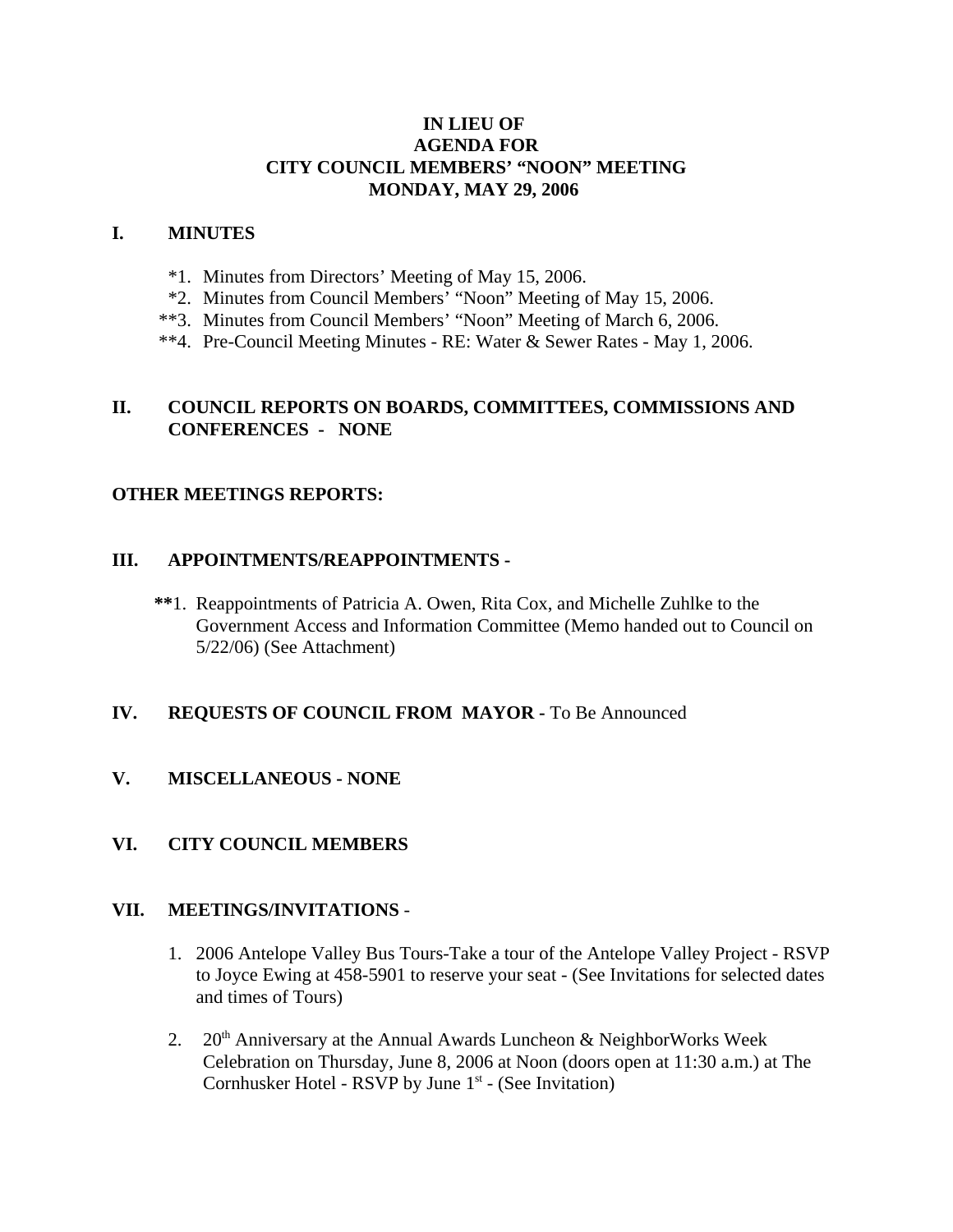- 3. Skateboarding documentary at The Ross Steve Olpin's Documentary "*Freedom of Space: Skateboard Culture & The Public Space"* Screening on Friday, May 26, 2006 at 7:00 pm at The Mary Riepma Ross Media Arts Center - RSVP to Kevin Wilkins at 402-525-2880 or by e-mail - (See E-Mail Invitation)
- 4. A Networking Event for Women Wanting to Run for an Elected Office "Ready to Run" on Saturday, June 10, 2006 from 8:30 a.m. to 10:30 a.m. at Quarry Oaks Country Club, Ashland, NE - Registration Fee \$15.00 Breakfast included - RSVP (Payment Deadline June  $7<sup>th</sup>$  Pre-registration Is Required) (See Invitation)

### **VIII. ADJOURNMENT**

# **\*HELD OVER FROM MAY 22, 2006. ALL HELD OVER UNTIL JUNE 5, 2006.**

ca052906/tjg